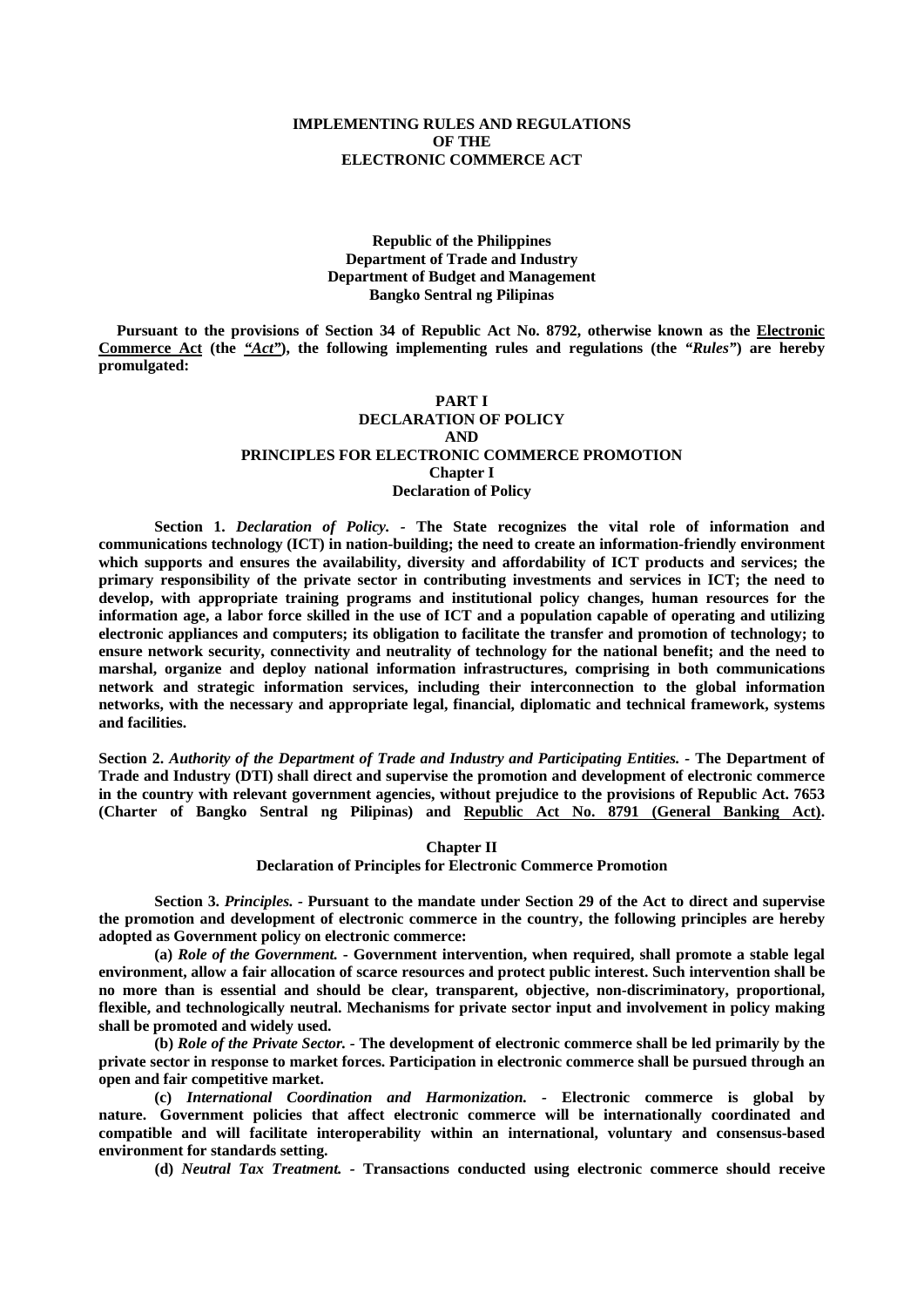**neutral tax treatment in comparison to transactions using non-electronic means and taxation of electronic commerce shall be administered in the least burdensome manner.**

**(e)** *Protection of Users. -* **The protection of users, in particular with regard to privacy, confidentiality, anonymity and content control shall be pursued through policies driven by choice, individual empowerment, and industry-led solutions. It shall be in accordance with applicable laws. Subject to such laws, business should make available to consumers and, where appropriate, business users the means to exercise choice with respect to privacy, confidentiality, content control and, under appropriate circumstances, anonymity.**

**(f)** *Electronic Commerce Awareness. -* **Government and the private sector will inform society, both individual consumers and businesses, about the potentials of electronic commerce and its impact on social and economic structures.**

**(g)** *Small and Medium-Sized Enterprises. -* **Government will provide small and medium-sized enterprises (SMEs) with information and education relevant to opportunities provided by global electronic commerce. Government will create an environment that is conducive to private sector investment in information technologies and encourage capital access for SMEs.**

**(h)** *Skills Development. -* **Government shall enable workers to share in the new and different employment generated by electronic commerce. In this regard, the Government shall continue to promote both formal and non-formal skills-development programs.**

**(i)** *Government as a Model User. -* **Government shall utilize new electronic means to deliver core public services in order to demonstrate the benefits derived therefrom and to promote the use of such means. In this regard, the Government will be a pioneer in using new technologies. In particular, the Government Information System Plan (GISP), which is expected to include, but not be limited to, online public information and cultural resources, databases for health services, web sites at local, regional and national levels and public libraries and databases, where appropriate, will be implemented in accordance with the provisions of the Act and RPWEB.**

**(j)** *Convergence. -* **Convergence of technologies is crucial to electronic commerce and will be supported by appropriate government policies. Government will work closely with business in preparing for and reacting to changes caused by convergence.**

**(k)** *Domain Name System. -* **The Government supports initiatives to ensure that Internet users will have a sufficient voice in the governance of the domain name system.**

**(l)** *Access to Public Records. -* **Government shall provide equal and transparent access to public domain information.**

**(m)** *Dispute Mechanisms. -* **Government encourages the use of self-regulatory extra-judicial dispute settlement mechanisms such as arbitration and mediation as an effective way of resolving electronic commerce disputes.**

### **Chapter III Objective and Sphere of Application**

**Section 4.** *Objective of the Act. -* **The Act aims to facilitate domestic and international dealings, transactions, arrangements, agreements, contracts and exchanges and storage of information through the utilization of electronic, optical and similar medium, mode, instrumentality and technology to recognize the authenticity and reliability of electronic documents related to such activities and to promote the universal use of electronic transactions in the government and by the general public.**

**Section 5.** *Sphere of Application. -* **The Act shall apply to any kind of electronic data message and electronic document used in the context of commercial and non-commercial activities to include domestic and international dealings, transactions, arrangements, agreements, contracts and exchanges and storage of information.**

## **PART II ELECTRONIC COMMERCE IN GENERAL Chapter I General Provisions**

**Section 6.** *Definition of Terms. -* **For the purposes of the Act and these Rules, the following terms are defined, as follows:**

**(a)** *"Addressee"* **refers to a person who is intended by the originator to receive the electronic data message or electronic document, but does not include a person acting as an intermediary with respect to that electronic data message or electronic document.**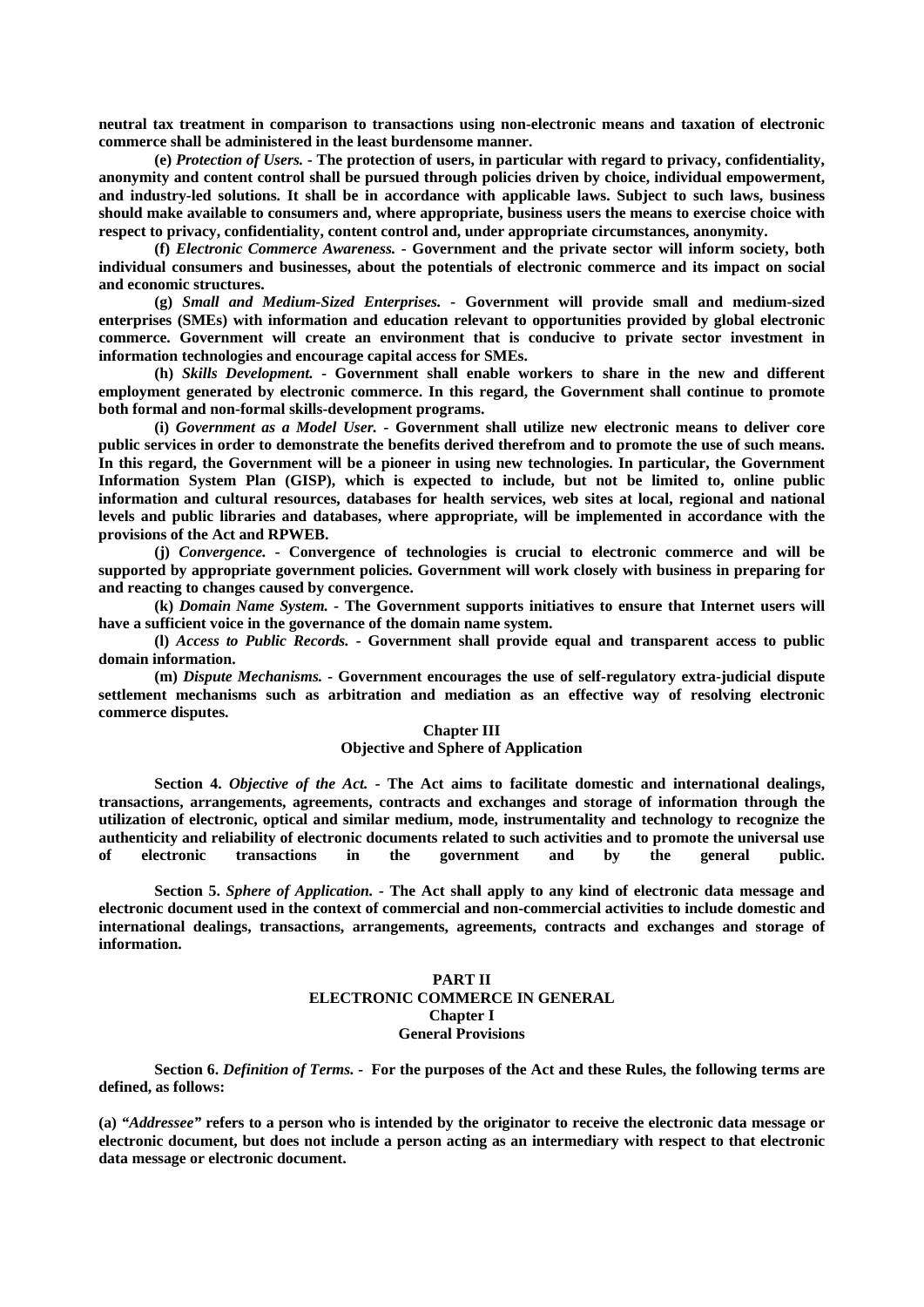**(b)** *"Commercial Activities"* **shall be given a wide interpretation so as to cover matters arising from all relationships of a commercial nature, whether contractual or not. The term shall likewise refer to acts, events, transactions, or dealings occurring between or among parties including, but not limited to, factoring, investments, leasing, consulting, insurance, and all other services, as well as the manufacture, processing, purchase, sale, supply, distribution or transacting in any manner, of tangible and intangible property of all kinds such as commodities, goods, merchandise, financial and banking products, patents, participations, shares of stock, software, books, works of art and other intellectual property.**

**(c)** *"Computer"* **refers to any device or apparatus singly or interconnected which, by electronic, electromechanical, optical and/or magnetic impulse, or other means with the same function, can receive, record, transmit, store, process, correlate, analyze, project, retrieve and/or produce information, data, text, graphics, figures, voice, video, symbols or other modes of expression or perform any one or more of these functions.**

**(d)** *"Convergence"* **refers to technologies moving together towards a common point and elimination of differences between the provisioning of video, voice and data, using digital and other emerging technologies; the coming together of two or more disparate disciplines or technologies; the ability of different network platforms to carry any kind of service; and the coming together of consumer devices such as, but not limited to, the telephone, television and personal computer.**

**(e)** *"Electronic data message"* **refers to information generated, sent, received or stored by electronic, optical or similar means, but not limited to, electronic data interchange (EDI), electronic mail, telegram, telex or telecopy. Throughout these Rules, the term** *"electronic data message"* **shall be equivalent to and be used interchangeably with** *"electronic document."*

**(f)** *"Information and Communications System"* **refers to a system for generating, sending, receiving, storing or otherwise processing electronic data messages or electronic documents and includes the computer system or other similar device by or in which data is recorded or stored and any procedures related to the recording or storage of electronic data message or electronic document.**

**(g)** *"Electronic signature"* **refers to any distinctive mark, characteristic and/or sound in electronic form, representing the identity of a person and attached to or logically associated with the electronic data message or electronic document or any methodology or procedures employed or adopted by a person and executed or adopted by such person with the intention of authenticating or approving an electronic data message or electronic document.**

**(h)** *"Electronic document"* **refers to information or the representation of information, data, figures, symbols or other modes of written expression, described or however represented, by which a right is established or an obligation extinguished, or by which a fact may be proved and affirmed, which is received, recorded, transmitted, stored, processed, retrieved or produced electronically. Throughout these Rules, the term**  *"electronic document"* **shall be equivalent to and be used interchangeably with** *"electronic data message."*

**(i)** *"Electronic key"* **refers to a secret code, which secures and defends sensitive information that crosses over public channels into a form decipherable only by itself or with a matching electronic key. This term shall include, but not be limited to, keys produced by single key cryptosystems, public key cryptosystems or any other similar method or process, which may hereafter, be developed.**

**(j)** *"Intermediary"* **refers to a person who in behalf of another person and with respect to a particular electronic data message or electronic document sends, receives and/or stores or provides other services in respect of that electronic data message or electronic document.**

**(k)** *"Non-Commercial Activities"* **are those not falling under commercial activities.**

**(l)** *"Originator"* **refers to a person by whom, or on whose behalf, the electronic data message or electronic document purports to have been created, generated and/or sent. The term does not include a person acting as an intermediary with respect to that electronic data message or electronic document.**

**(m)** *"Person"* **means any natural or juridical person including, but not limited to, an individual, corporation, partnership, joint venture, unincorporated association, trust or other juridical entity, or any governmental authority.**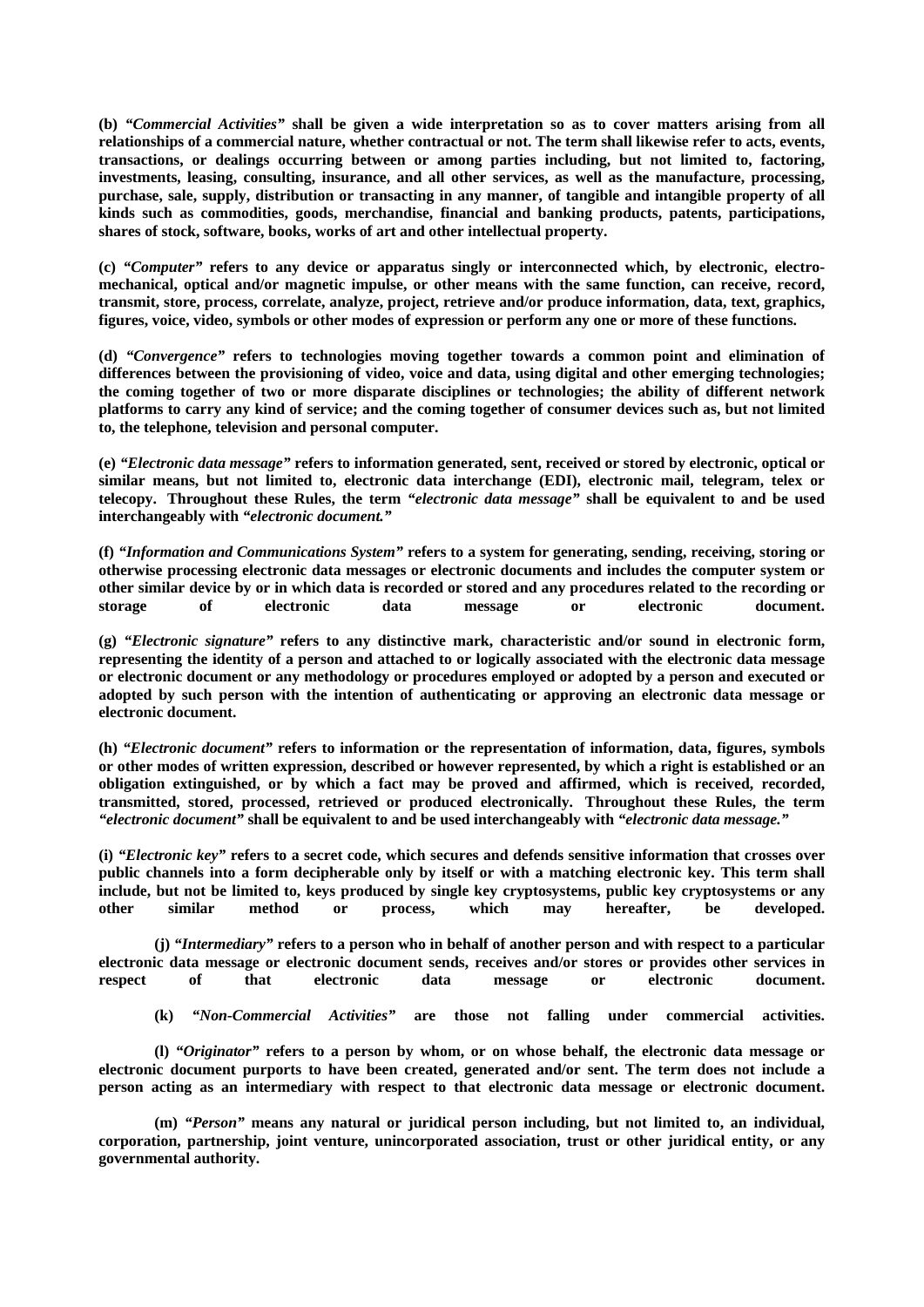|  | (n) | <i>"Service</i> | <i>provider</i> | refers |  |  | provider | Оİ |  |
|--|-----|-----------------|-----------------|--------|--|--|----------|----|--|
|--|-----|-----------------|-----------------|--------|--|--|----------|----|--|

**i. Online services or network access, or the operator of facilities therefor, including entities offering the transmission, routing, or providing of connections for online communications, digital or otherwise, between or among points specified by a user, of electronic data message or electronic documents of the user's choosing; or**

**ii. The necessary technical means by which electronic data message or electronic documents of an originator may be stored and made accessible to a designated or undesignated third party.**

**Such service providers shall have no authority to modify or alter the content of the electronic data message or electronic document received or to make any entry therein on behalf of the originator, addressee or any third party unless specifically authorized to do so, and shall retain the electronic data message or electronic document in accordance with the specific request or as necessary for the purpose of performing the services it was engaged to perform.**

### **Chapter II**

#### **Legal Recognition of Electronic Data Messages And Electronic Documents**

**Section 7.** *Legal Recognition of Electronic Data Messages and Electronic Documents. -* **Information shall not be denied validity or enforceability solely on the ground that it is in the form of an electronic data message or electronic document, purporting to give rise to such legal effect. Electronic data messages or electronic documents shall have the legal effect, validity or enforceability as any other document or legal writing. In particular, subject to the provisions of the Act and these Rules:**

**(a) A requirement under law that information is in writing is satisfied if the information is in the form of an electronic data message or electronic document.**

**(b) A requirement under law for a person to provide information in writing to another person is satisfied by the provision of the information in an electronic data message or electronic document.**

**(c) A requirement under law for a person to provide information to another person in a specified nonelectronic form is satisfied by the provision of the information in an electronic data message or electronic document if the information is provided in the same or substantially the same form.**

**(d) Nothing limits the operation of any requirement under law for information to be posted or displayed in specified manner, time or location; or for any information or document to be communicated by a specified method unless and until a functional equivalent shall have been developed, installed, and implemented.**

**Section 8.** *Incorporation by Reference. -* **Information shall not be denied validity or enforceability solely on the ground that it is not contained in an electronic data message or electronic document but is merely incorporated by reference therein.**

**Section 9.** *Use Not Mandatory. -* **Without prejudice to the application of Section 27 of the Act and Section 37 of these Rules, nothing in the Act or these Rules requires a person to use or accept information contained in electronic data messages, electronic documents, or electronic signatures, but a person's consent to do so may be inferred from the person's conduct.**

**Section 10.** *Writing. -* **Where the law requires a document to be in writing, or obliges the parties to conform to a writing, or provides consequences in the event information is not presented or retained in its original form, an electronic document or electronic data message will be sufficient if the latter:**

**(a) maintains its integrity and reliability; and**

**(b) can be authenticated so as to be usable for subsequent reference, in that:**

**(i) It has remained complete and unaltered, apart from the addition of any endorsement and any authorized change, or any change which arises in the normal course of communication, storage and display; and**

**(ii) It is reliable in the light of the purpose for which it was generated and in the light of all relevant circumstances.**

 **Section 11.***Original. -* **Where the law requires that a document be presented or retained in its original form,**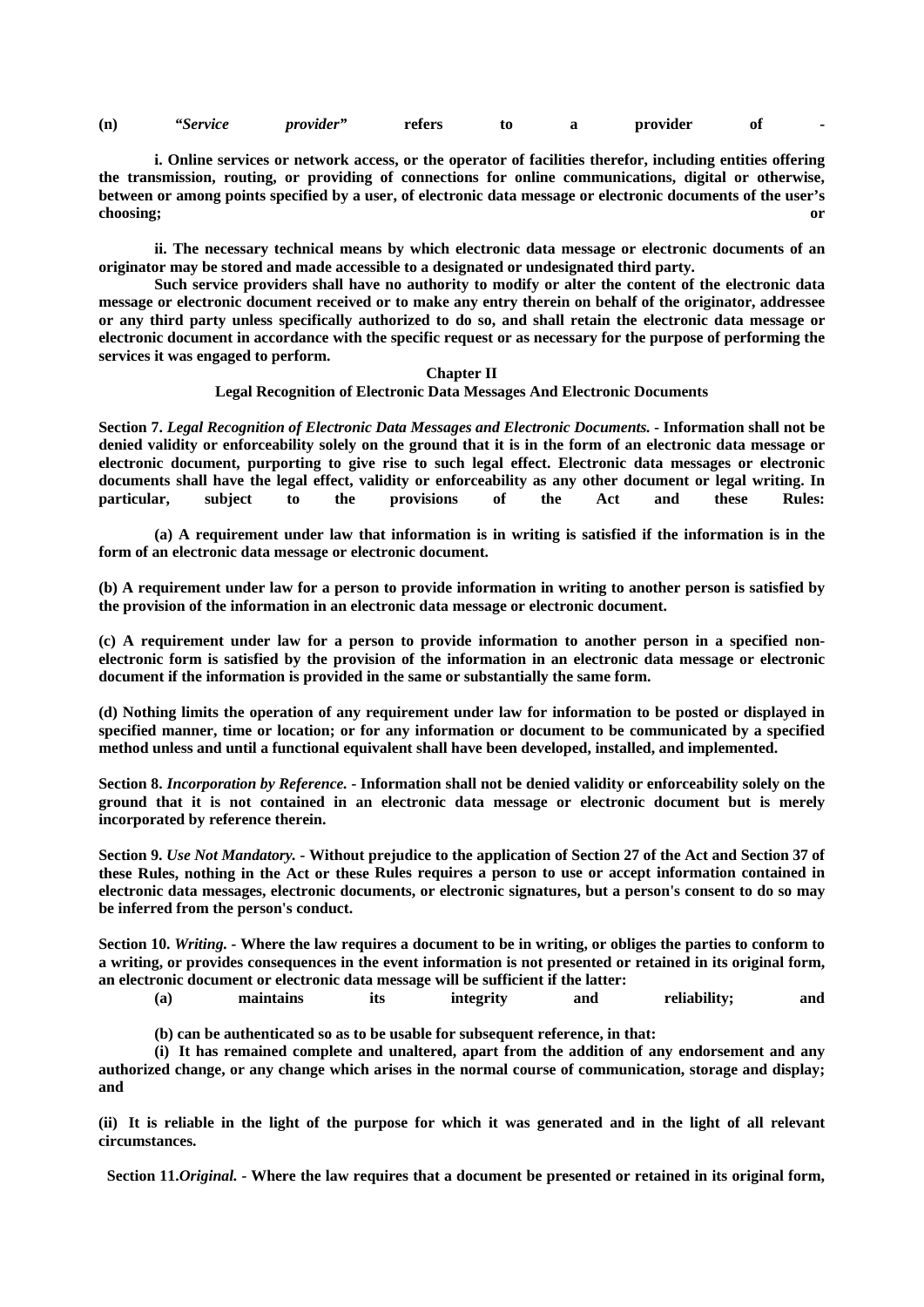**that requirement is met by an electronic document or electronic data message if:**

**(a) There exists a reliable assurance as to the integrity of the electronic document or electronic data message from the time when it was first generated in its final form and such integrity is shown by evidence aliunde (that is, evidence other than the electronic data message itself) or otherwise; and**

**(b) The electronic document or electronic data message is capable of being displayed to the person to whom it is to be presented.**

**(c) For the purposes of paragraph (a) above:**

**(i) The criteria for assessing integrity shall be whether the information has remained complete and unaltered, apart from the addition of any endorsement and any change which arises in the normal course of communication, storage and display; and**

**(ii) The standard of reliability required shall be assessed in the light of the purpose for which the information was generated and in the light of all relevant circumstances.**

**An electronic data message or electronic document meeting and complying with the requirements of Sections 6 or 7 of the Act shall be the best evidence of the agreement and transaction contained therein.**

**Section 12.** *Solemn Contracts. -* **No provision of the Act shall apply to vary any and all requirements of existing laws and relevant judicial pronouncements respecting formalities required in the execution of documents for their validity. Hence, when the law requires that a contract be in some form in order that it may be valid or enforceable, or that a contract is proved in a certain way, that requirement is absolute and indispensable.**

## *Legal Recognition of Electronic Signatures*

**Section 13. Legal Recognition of Electronic Signatures. An electronic signature relating to an electronic document or electronic data message shall be equivalent to the signature of a person on a written document if the signature:**

**(a) is an electronic signature as defined in Section 6(g) of these Rules; and**

**(b) is proved by showing that a prescribed procedure, not alterable by the parties interested in the electronic document or electronic data message, existed under which:**

> **(i) A method is used to identify the party sought to be bound and to indicate said party's access to the electronic document or electronic data message necessary for his consent or approval through the electronic signature;**

> **(ii) Said method is reliable and appropriate for the purpose for which the electronic document or electronic data message was generated or communicated, in the light of all circumstances, including any relevant agreement;**

> **(iii) It is necessary for the party sought to be bound, in order to proceed further with the transaction, to have executed or provided the electronic signature; and,**

> **(iv) The other party is authorized and enabled to verify the electronic signature and to make the decision to proceed with the transaction authenticated by the same.**

**The parties may agree to adopt supplementary or alternative procedures provided that the requirements of paragraph (b) are complied with.**

For purposes of subparagraphs (i) and (ii) of paragraph (b), the factors referred to in *Annex* "2" may **be taken into account.**

**Section 14.** *Presumption Relating to Electronic Signatures. -* **In any proceeding involving an electronic signature, the proof of the electronic signature shall give rise to the rebuttable presumption that:**

**(a) The electronic signature is the signature of the person to whom it correlates; and**

**(b) The electronic signature was affixed by that person with the intention of signing or approving the electronic data message or electronic document unless the person relying on the electronically signed electronic data message or electronic document knows or has notice of defects in or unreliability of the signature or reliance on the electronic signature is not reasonable under the circumstances.**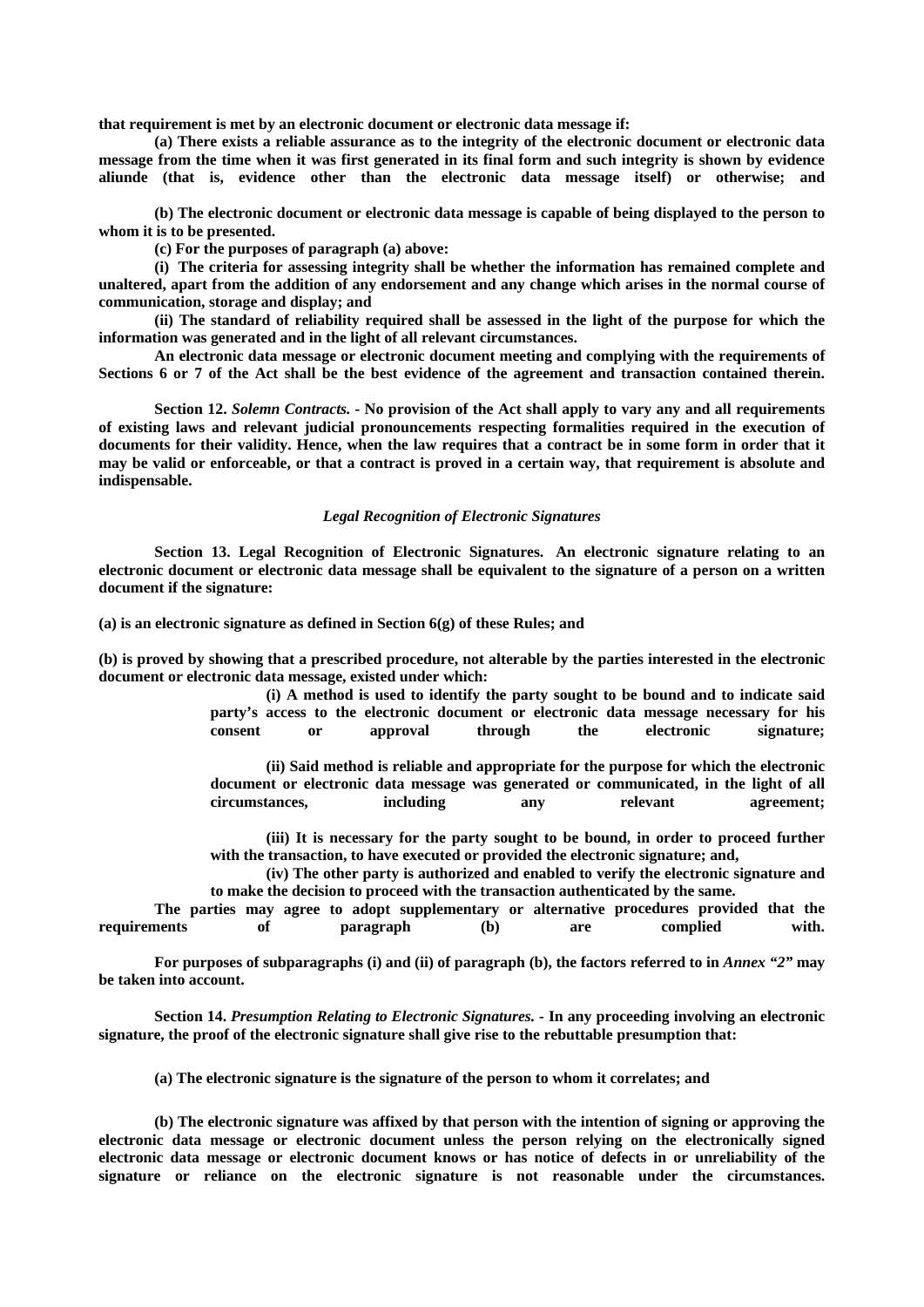#### *Modes of Authentication*

**Section 15.** *Method of Authenticating Electronic Documents, Electronic Data Messages, and Electronic Signatures. -* **Electronic documents, electronic data messages and electronic signatures, shall be authenticated by demonstrating, substantiating and validating a claimed identity of a user, device, or another entity in an information or communication system.**

**Until the Supreme Court, by appropriate rules, shall have so provided, electronic documents, electronic data messages and electronic signatures, shall be authenticated, among other ways, in the following manner:**

**(a) The electronic signature shall be authenticated by proof that a letter, character, number or other symbol in electronic form representing the persons named in and attached to or logically associated with an electronic data message, electronic document, or that the appropriate methodology or security procedures, when applicable, were employed or adopted by a person and executed or adopted by such person, with the intention of authenticating or approving an electronic data message or electronic document;**

**(b) The electronic data message or electronic document shall be authenticated by proof that an appropriate security procedure, when applicable was adopted and employed for the purpose of verifying the originator of an electronic data message or electronic document, or detecting error or alteration in the communication, content or storage of an electronic document or electronic data message from a specific point, which, using algorithm or codes, identifying words or numbers, encryptions, answers back or acknowledgement procedures, or similar security devices.**

**Section 16.** *Burden of Authenticating Electronic Documents or Electronic Data Messages. -* **The person seeking to introduce an electronic document or electronic data message in any legal proceeding has the burden of proving its authenticity by evidence capable of supporting a finding that the electronic data message or electronic document is what the person claims it to be.**

*Modes for Establishing Integrity*

**Section 17.** *Method of Establishing the Integrity of an Electronic Document or Electronic Data Message.* **In the absence of evidence to the contrary, the integrity of the information and communication system in which an electronic data message or electronic document is recorded or stored may be established in any legal proceeding, among other methods:**

**(a) By evidence that at all material times the information and communication system or other similar device was operating in a manner that did not affect the integrity of the electronic document or electronic data message, and there are no other reasonable grounds to doubt the integrity of the information and communication system;**

**(b) By showing that the electronic document or electronic data message was recorded or stored by a party to the proceedings who is adverse in interest to the party using it; or**

**(c) By showing that the electronic document or electronic data message was recorded or stored in the usual and ordinary course of business by a person who is not a party to the proceedings and who did not act under the control of the party using the record.**

#### *Admissibility and Evidential Weight*

**Section 18.** *Admissibility and Evidential Weight of Electronic Data Messages and Electronic Documents. -* **For evidentiary purposes, an electronic document or electronic data message shall be the functional equivalent of a written document under existing laws. In any legal proceeding, nothing in the application of the rules on evidence shall deny the admissibility of an electronic data message or electronic document in evidence:**

**(a) On the sole ground that it is in electronic form; or**

**(b) On the ground that it is not in the standard written form.**

**The Act does not modify any statutory rule relating to the admissibility of electronic data messages**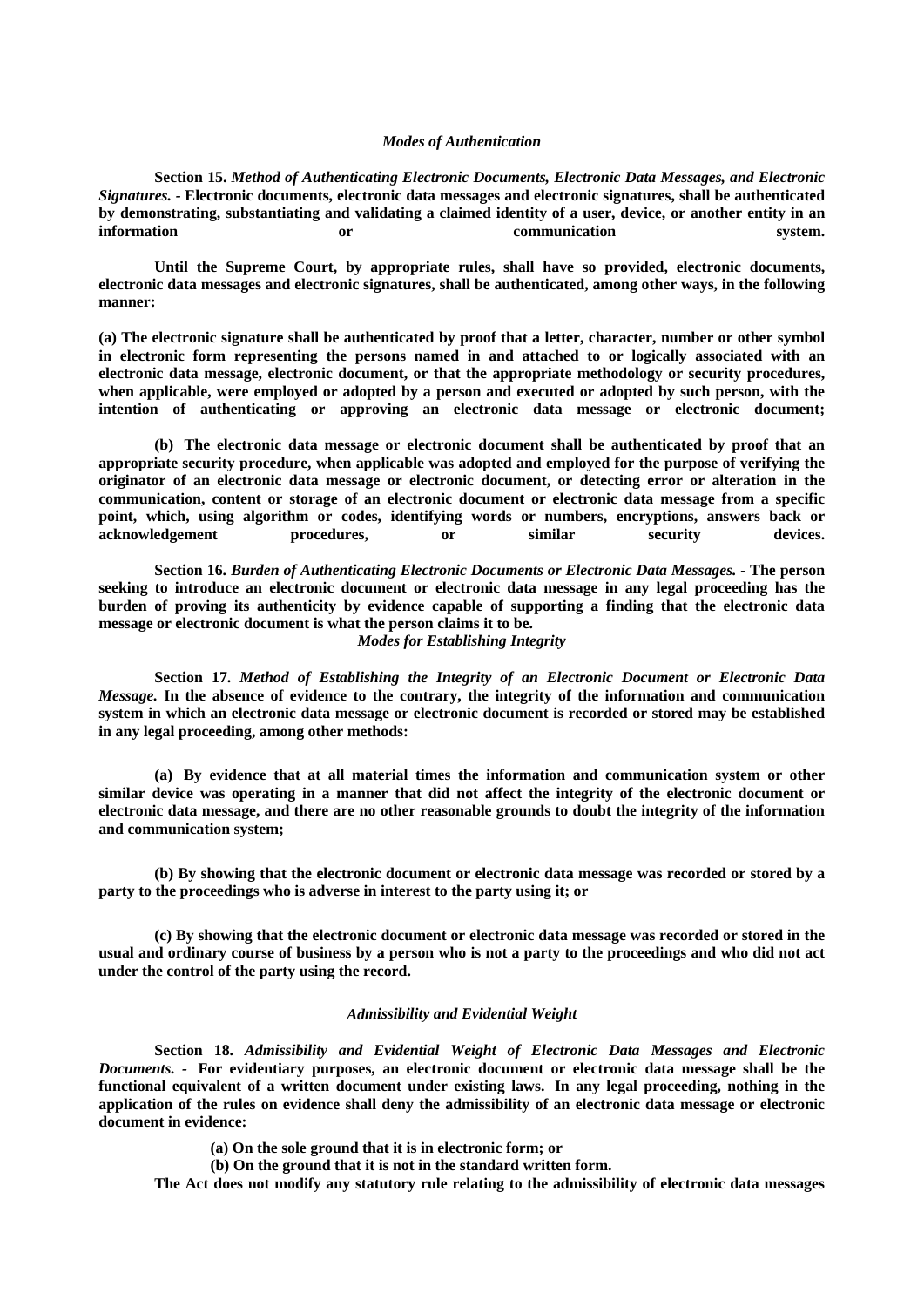**or electronic documents, except the rules relating to authentication and best evidence.**

**In assessing the evidential weight of an electronic data message or electronic document, the reliability of the manner in which it was generated, stored or communicated, the reliability of the manner in which its originator was identified, and other relevant factors shall be given due regard.**

**Section 19.** *Proof by Affidavit and Cross-Examination. -* **The matters referred to in Section 12 of the Act on admissibility and evidentiary weight, and Section 9 of the Act on the presumption of integrity of electronic signatures, may be presumed to have been established by an affidavit given to the best of the deponent's or affiant's personal knowledge subject to the rights of parties in interest to cross-examine such deponent or affiant as a matter of right. Such right of cross-examination may likewise be enjoyed by a party to the proceedings who is adverse in interest to the party who has introduced the affidavit or has caused the affidavit to be introduced.**

**Any party to the proceedings has the right to cross-examine a person referred to in Section 11, paragraph 4, and sub-paragraph (c) of the Act.**

#### *Retention of Electronic Data Message and Electronic Document*

**Section 20.** *Retention of Electronic Data Message and Electronic Document. -* **Notwithstanding any provision of law, rule or regulation to the contrary:**

**(a) The requirement in any provision of law that certain documents be retained in their original form is satisfied by retaining them in the form of an electronic data message or electronic document which:**

**(i) Remains accessible so as to be usable for subsequent reference;**

**(ii) Is retained in the format in which it was generated, sent or received, or** 

**in a format which can be demonstrated to accurately represent the electronic data message or electronic document generated, sent or received; and,**

**(iii) Where applicable, enables the identification of its originator and addressee, as well as the determination of the date and the time it was sent or received.**

**(b) The requirement referred to in paragraph (a) is satisfied by using the services of a third party, provided that the conditions set forth in subparagraphs (i), (ii) and (iii) of paragraph (a) are met.**

**(c) Relevant government agencies tasked with enforcing or implementing applicable laws relating to the retention of certain documents may, by appropriate issuances, impose regulations to ensure the integrity, reliability of such documents and the proper implementation of Section 13 of the Act.**

**Chapter III**

**Communication of Electronic Data Messages And Electronic Documents**

**Section 21.** *Formation and Validity of Electronic Contracts.* **Except as otherwise agreed by the parties, an offer, the acceptance of an offer and such other elements required under existing laws for the formation and perfection of contracts may be expressed in, demonstrated and proved by means of electronic data message or electronic documents and no contract shall be denied validity or enforceability on the sole ground that it is in the form of an electronic data message or electronic document, or that any or all of the elements required under existing laws for the formation of the contracts is expressed, demonstrated and proved by means of electronic documents.**

**Section 22.** *Consummation of Electronic Transactions with Banks. -* **Electronic transactions made through networking among banks, or linkages thereof with other entities or networks, and vice versa, shall be deemed consummated under rules and regulations issued by the Bangko Sentral under the succeeding paragraph hereunder, upon the actual dispensing of cash or the debit of one account and the corresponding credit to another, whether such transaction is initiated by the depositor or by an authorized collecting party; Provided, that the obligation of one bank, entity, or person similarly situated to another arising therefrom shall be considered absolute and shall not be subjected to the process of preference of credits; Provided, however, that the foregoing shall apply only to transactions utilizing the Automated Teller Machine switching**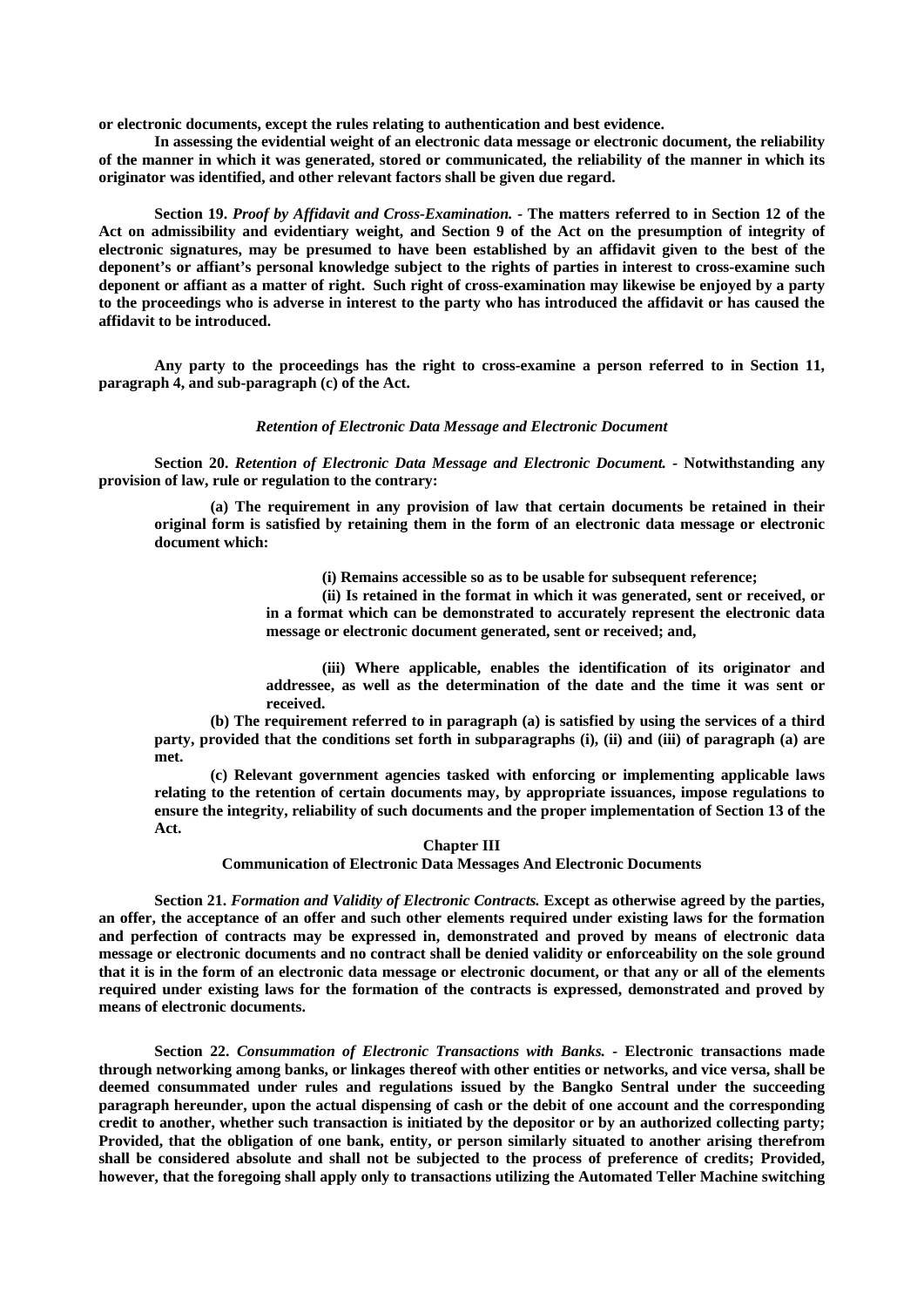**network.**

**Without prejudice to the foregoing, all electronic transactions involving banks, quasi-banks, trust entities, and other institutions which under special laws are subject to the supervision of the Bangko Sentral ng Pilipinas shall be covered by the rules and regulations issued by the same pursuant to its authority under Section 59 of Republic Act No. 8791 (The General Banking Act), Republic Act No. 7653 (the Charter of the Bangko Sentral ng Pilipinas) and Section 20, Article XII of the Constitution.**

**Section 23.** *Recognition by Parties of Electronic Data Message. -* **As between the originator and the addressee of an electronic data message or electronic document, a declaration of will or other statement shall not be denied legal effect, validity or enforceability solely on the ground that it is in the form of an electronic data message or electronic document.**

*Attribution of Electronic Data Message and Electronic Document*

**Section 24.** *Origin of Electronic Data Message. -* **An electronic data message or electronic document is that of the originator if it was sent by the originator himself.**

**Section 25.** *Origin of Electronic Data Message Not Personally Sent by an Originator. -* **As between the originator and the addressee, an electronic data message or electronic document is deemed to be that of the originator if it was sent:**

**(a) by a person who had the authority to act on behalf of the originator with respect to that electronic data message or electronic document; or**

**(b) by an information and communications system programmed by, or on behalf of the originator to operate automatically.**

**Section 26.** *When an Originator May Be Bound By an Electronic Data Message. -* **As between the originator and the addressee, an addressee is entitled to regard an electronic data message or electronic document as being that of the originator, and to act on that assumption, if:**

**(a) in order to ascertain whether the electronic data message was that of the originator, the addressee properly applied a procedure previously agreed to by the originator for that purpose; or**

**(b) the electronic data message or electronic document as received by the addressee resulted from the actions of a person whose relationship with the originator or with any agent of the originator enabled that person to gain access to a method used by the originator to identify electronic data messages or electronic documents as his own.**

**The provisions of this Section do not exclude other instances or circumstances when an originator may be bound by the reliance and consequent action of an addressee respecting an electronic data message, which purports to have been that of the originator.**

**Section 27.** *When an Originator May Not Be Bound By an Electronic Data Message. -* **As between the originator and the addressee, an addressee is not entitled to regard an electronic data message as being that of the originator, and to act on that assumption:**

**(a) as of the time when the addressee has both received notice from the originator that the electronic data message or electronic document is not that of the originator, and has reasonable time to act accordingly; or**

**(b) in a case within paragraph (b) Section 26 of these Rules, at any time when the addressee knew or should have known, had it exercised reasonable care or used any agreed procedure, that the electronic data message or electronic document was not that of the originator.**

**The provisions of this Section do not exclude other instances or circumstances when an originator may not be liable for the reliance and consequent action of an addressee respecting an electronic data message, which purports to have been that of the originator.**

### *Separate Receipt of and Error on Electronic Data Message and Electronic Document*

**Section 28.** *Assumption Regarding Receipt of Separate Electronic Data Messages.* **- The addressee is entitled to regard each electronic data message or electronic document received as a separate electronic data message or electronic document and to act on that assumption, except to the extent that it duplicates another electronic data message or electronic document and the addressee knew or should have known, had it exercised reasonable care or used any agreed procedure, that the electronic data message or electronic**  document was was a duplicate.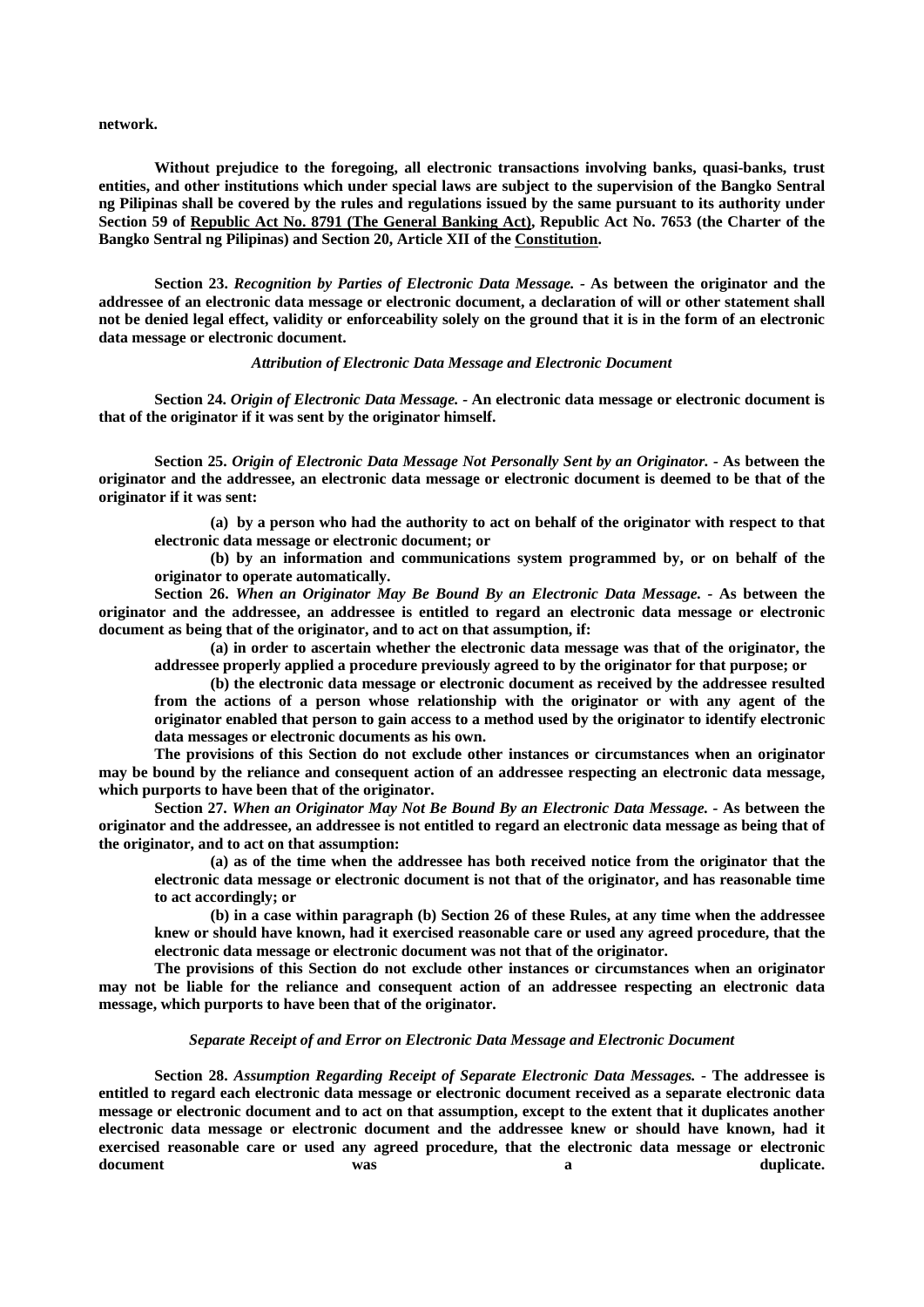**Section 29.** *Error on Electronic Data Message or Electronic Document.* **- The addressee is entitled to regard the electronic data message or electronic document received as that which the originator intended to send, and to act on that assumption, unless the addressee knew or should have known, had the addressee exercised reasonable care, used the appropriate procedure or applied an agreed procedure:**

**(a) That the transmission resulted in any error therein or in the electronic data message or electronic document when the latter enters the designated information and communications system; or**

**(b) That electronic data message or electronic document is sent to an information and communications system which is not so designated by the addressee for the purpose.**

*Dispatch and Receipt of Electronic Data Message and Electronic Document*

**Section 30.** *Agreement on Acknowledgment of Receipt of Electronic Data Messages or Electronic Documents. -* **The following rules shall apply where, on or before sending an electronic data message or electronic document, the originator and the addressee have agreed, or in that electronic document or electronic data message, the originator has requested, that receipt of the electronic document or electronic data message be acknowledged:**

**(a) Where the originator has not agreed with the addressee that the acknowledgment be given in a particular form or by a particular method, an acknowledgment may be given by or through any communication by the addressee, automated or otherwise, or any conduct of the addressee, sufficient to indicate to the originator that the electronic data message or electronic document has been received.**

**(b) Where the originator has stated that the effect or significance of the electronic data message or electronic document is conditional on receipt of the acknowledgment thereof, the electronic data message or electronic document is treated as though it has never been sent, until the acknowledgment is received.**

**(c) Where the originator has not stated that the effect or significance of the electronic data message or electronic document is conditional on receipt of the acknowledgment, and the acknowledgment has not been received by the originator within the time specified or agreed or, if no time has been specified or agreed, within a reasonable time, the originator may give notice to the addressee stating that no acknowledgment has been received and specifying a reasonable time by which the acknowledgment must be received; and if the acknowledgment is not received within the time specified, the originator may, upon notice to the addressee, treat the electronic document or electronic data message as though it had never been sent, or exercise any other rights it may have.**

**Section 31.** *Time of Dispatch of Electronic Data Message or Electronic Document.* **- Unless otherwise agreed between the originator and the addressee, the dispatch of an electronic data message or electronic document occurs when it enters an information and communications system outside the control of the originator or of the person who sent the electronic data message or electronic document on behalf of the originator.**

**Section 32.** *Time of Receipt of Electronic Data Message or Electronic Document. -* **Unless otherwise agreed between the originator and the addressee, the time of receipt of an electronic data message or electronic document is as follows:**

**(a) If the addressee has designated an information and communications system for the purpose of receiving electronic data message or electronic document, receipt occurs at the time when the electronic data message or electronic document enters the designated information and communications system; Provided, however, that if the originator and the addressee are both participants in the designated information and communications system, receipt occurs at the time when the electronic data message or electronic document is retrieved by the addressee.**

**(b) If the electronic data message or electronic document is sent to an information and communications system of the addressee that is not the designated information and communications system, receipt occurs at the time when the electronic data message or electronic document is retrieved by the addressee.**

**(c) If the addressee has not designated an information and communications system, receipt occurs when the electronic data message or electronic document enters an information and communications system of the addressee.**

**These rules apply notwithstanding that the place where the information and communications system is located may be different from the place where the electronic data message or electronic document is**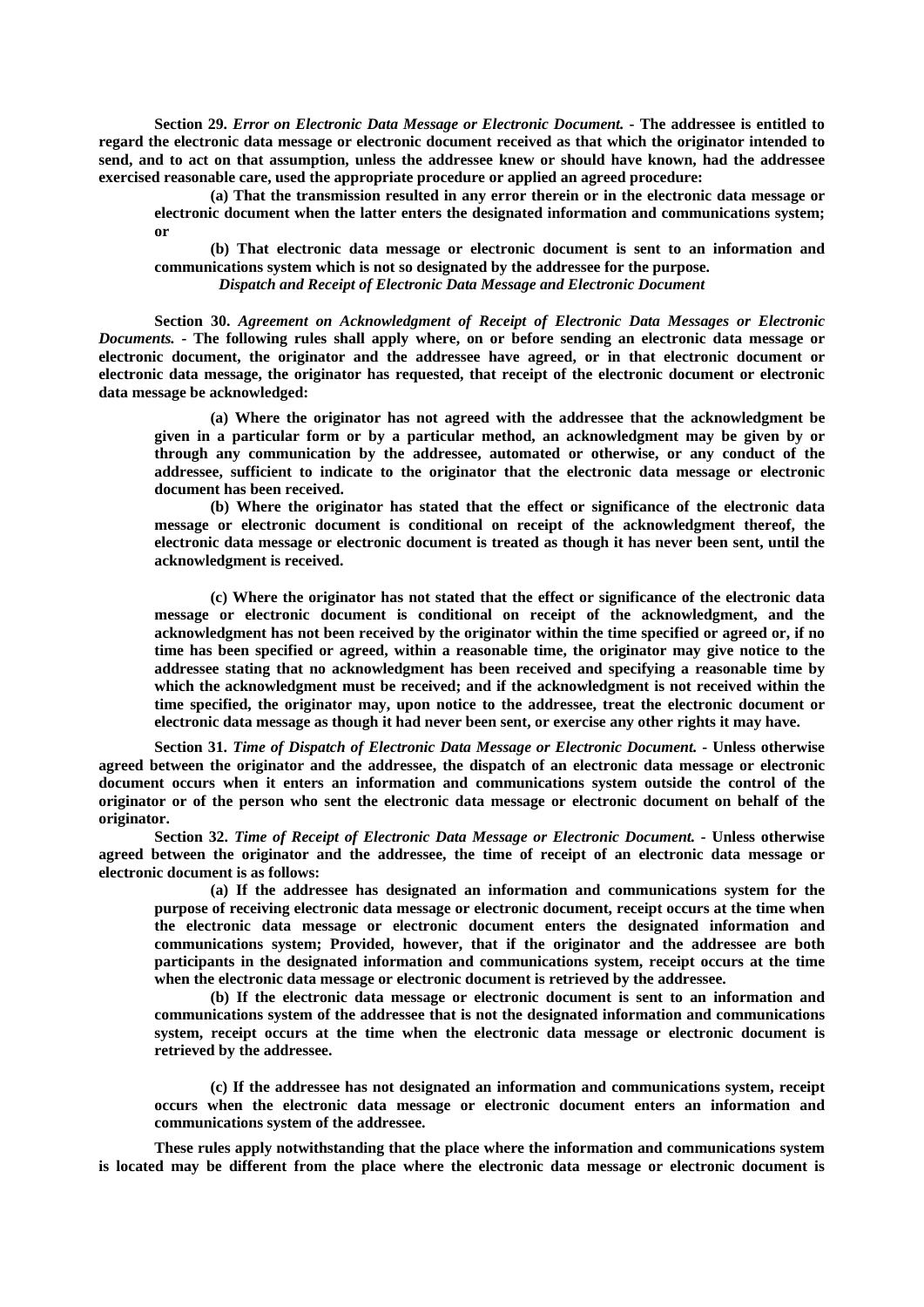**Section 33.** *Place of Dispatch and Receipt of Electronic Data Message or Electronic Document. -* **Unless otherwise agreed between the originator and the addressee, an electronic data message or electronic document is deemed to be dispatched at the place where the originator has its place of business and received at the place where the addressee has its place of business. This rule shall apply even if the originator or addressee had used a laptop or other portable device to transmit or receive his electronic data message or electronic document. This rule shall also apply to determine the tax situs of such transaction to the extent not inconsistent with Philippine situs rules and the regulations which may be promulgated by the Bureau of Internal Revenue (BIR) relating to the tax treatment of electronic commerce transactions.**

#### **For the purpose hereof:**

**(a) If the originator or the addressee has more than one place of business, the place of business is that which has the closest relationship to the underlying transaction or, where there is no underlying transaction, the principal place of business.**

**(b) If the originator or the addressee does not have a place of business, reference is to be made to its habitual residence; or**

**(c) The** *"usual place of residence"* **in relation to a body corporate, which does not have a place of business, means the place where it is incorporated or otherwise legally constituted.**

**Nothing in this Section shall be deemed to amend the rules of private international law.**

### *Security Methods*

**Section 34.** *Choice of Security Methods.* **- Subject to applicable laws and/or rules and guidelines promulgated by the Department of Trade and Industry and other appropriate government agencies, parties to any electronic transaction shall be free to determine the type and level of electronic data message or electronic document security needed, and to select and use or implement appropriate technological methods that suit their needs.**

#### **PART III**

# **ELECTRONIC COMMERCE IN CARRIAGE OF GOODS**

**Section 35.** *Actions Related to Contracts of Carriage of Goods.* **- Without derogating from the provisions of Part Two of the Act, this Part of the Rules applies to any action in connection with, or in pursuance of, a contract of carriage of goods, including but not limited to:**

- **(a) (i) furnishing the marks, number, quantity or weight of goods;**
	- **(ii) stating or declaring the nature or value of goods;**
	- **(iii) issuing a receipt for goods;**
	- **(iv) confirming that goods have been loaded;**
- **(b) (i) notifying a person of terms and conditions of the contract; (ii) giving instructions to a carrier;**
- **(c) (i) claiming delivery of goods;**
	- **(ii) authorizing release of goods;**
	- **(iii) giving notices of loss of, or damage to goods;**
	- **(d) giving any other notice or statement in connection with the performance of the contract; (e) undertaking to deliver goods to a named person or a person authorized to claim delivery;**

**(f) granting, acquiring, renouncing, surrendering, transferring or negotiating rights in goods;**

**(g) acquiring or transferring rights and obligations under the contract.**

**Section 36.** *Transport Documents.* **- (1) Subject to paragraph (3), where the law requires that any action referred to in the immediately preceding Section be carried out in writing or by using a paper**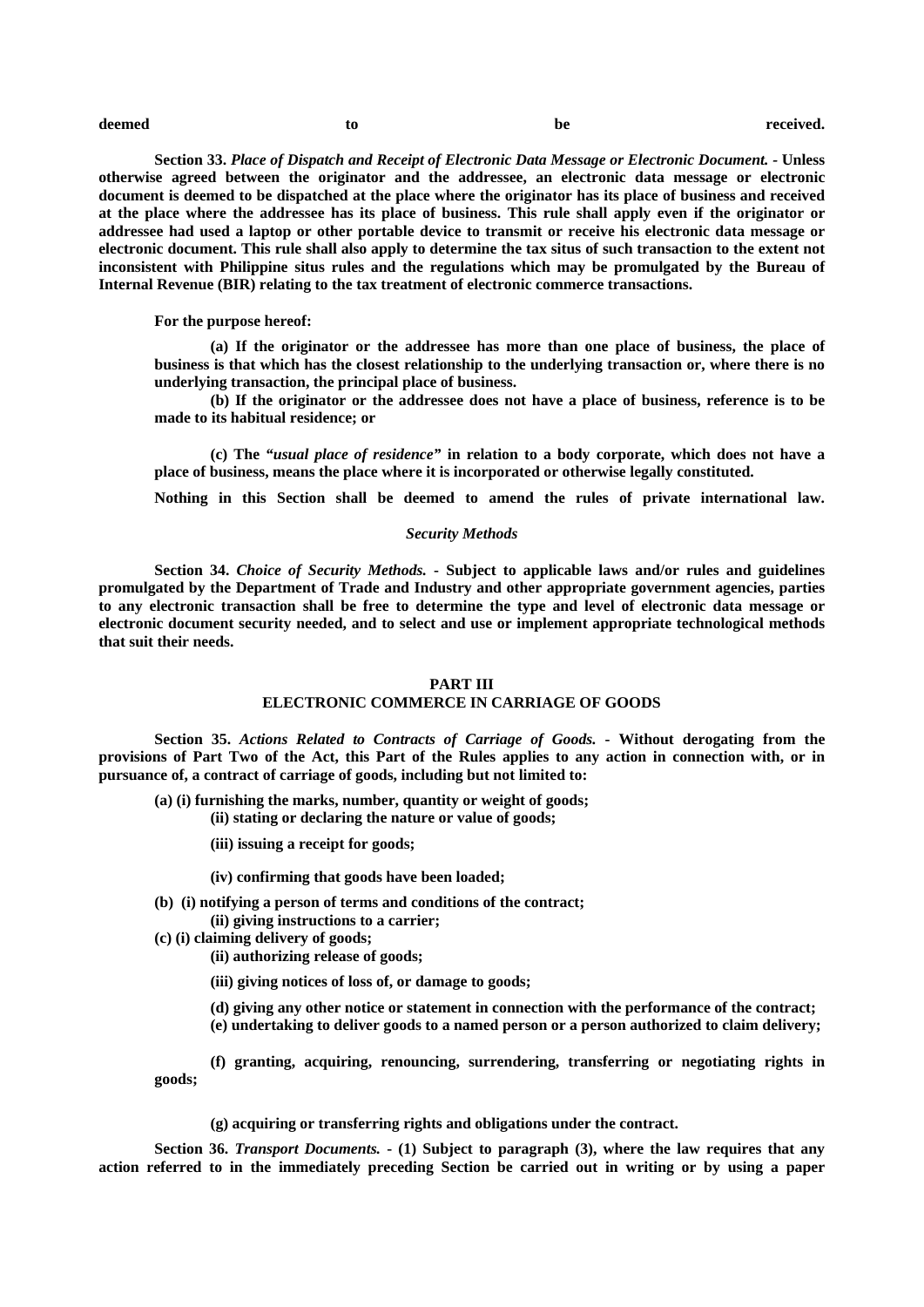**document, that requirement is met if the action is carried out by using one or more electronic data messages or electronic documents. The transport documents referred to herein shall include, but not be limited to, those enumerated in** *Annex "1"* **hereof. Concerned agencies such as, but not limited to, the DTI, Department of Finance, DOTC, Philippine Ports Authority and other port authorities, shall, within their respective mandates, issue appropriate rules and guidelines with respect to transport documents as provided herein.**

**(2) Paragraph (1) applies whether the requirement therein is in the form of an obligation or whether the law simply provides consequences for failing either to carry out the action in writing or to use a paper document.**

**(3) If a right is to be granted to, or an obligation is to be acquired by, one person and no other person, and if the law requires that, in order to effect this, the right or obligation must be conveyed to that person by the transfer, or use of, a paper document, that requirement is met if the right or obligation is conveyed by using one or more electronic data messages or electronic documents: Provided, That a reliable method is used to render such electronic data messages or electronic documents unique.**

**(4) For the purposes of paragraph (3), the standard of reliability required shall be assessed in the light of the purpose for which the right or obligation was conveyed and in the light of all the circumstances, including any relevant agreement.**

**(5) Where one or more electronic data messages or electronic documents are used to effect any action in subparagraphs (f) and (g) of Section 25 of the Act, no paper document used to effect any such action is valid unless the use of electronic data message or electronic document has been terminated and replaced by the use of paper documents. A paper document issued in these circumstances shall contain a statement of such termination. The replacement of electronic data messages or electronic documents by paper documents shall not affect the rights or obligations of the parties involved.**

**(6) If a rule of law is compulsorily applicable to a contract of carriage of goods which is in, or is evidenced by, a paper document, that rule shall not be inapplicable to such a contract of carriage of goods which is evidenced by one or more electronic data messages or electronic documents by reason of the fact that the contract is evidenced by such electronic data message or electronic document instead of a paper document.**

#### **PART IV**

# **ELECTRONIC TRANSACTIONS IN GOVERNMENT**

**Chapter I**

#### **Government Use of Data Messages, Electronic Documents and Electronic Signatures**

**Section 37.** *Government Use of Electronic Data Messages, Electronic Documents and Electronic Signatures.* **- Notwithstanding any law to the contrary, within two (2) years from the date of the effectivity of the Act, all departments, bureaus, offices and agencies of the government, as well as all government-owned and-controlled corporations, that pursuant to law require or accept the filing of documents, require that documents be created, or retained and/or submitted, issue permits, licenses or certificates of registration or approval, or provide for the method and manner of payment or settlement of fees and other obligations to the government, shall:**

**(a) accept the creation, filing or retention of such documents in the form of electronic data messages or electronic documents;**

**(b) issue permits, licenses, or approval in the form of electronic data messages or electronic documents;**

**(c) require and/or accept payments, and issue receipts acknowledging such payments, through systems using electronic data messages or electronic documents; or**

**(d) transact the government business and/or perform governmental functions using electronic data messages or electronic documents, and for the purpose, are authorized to adopt and promulgate, after appropriate public hearing and with due publication in newspapers of general circulation, the appropriate rules, regulations, or guidelines, to, among others, specify:**

**(1) the manner and format in which such electronic data messages or electronic documents shall be filed, created, retained or issued;**

**(2) where and when such electronic data messages or electronic documents have to be signed, the use of a electronic signature, the type of electronic signature required;**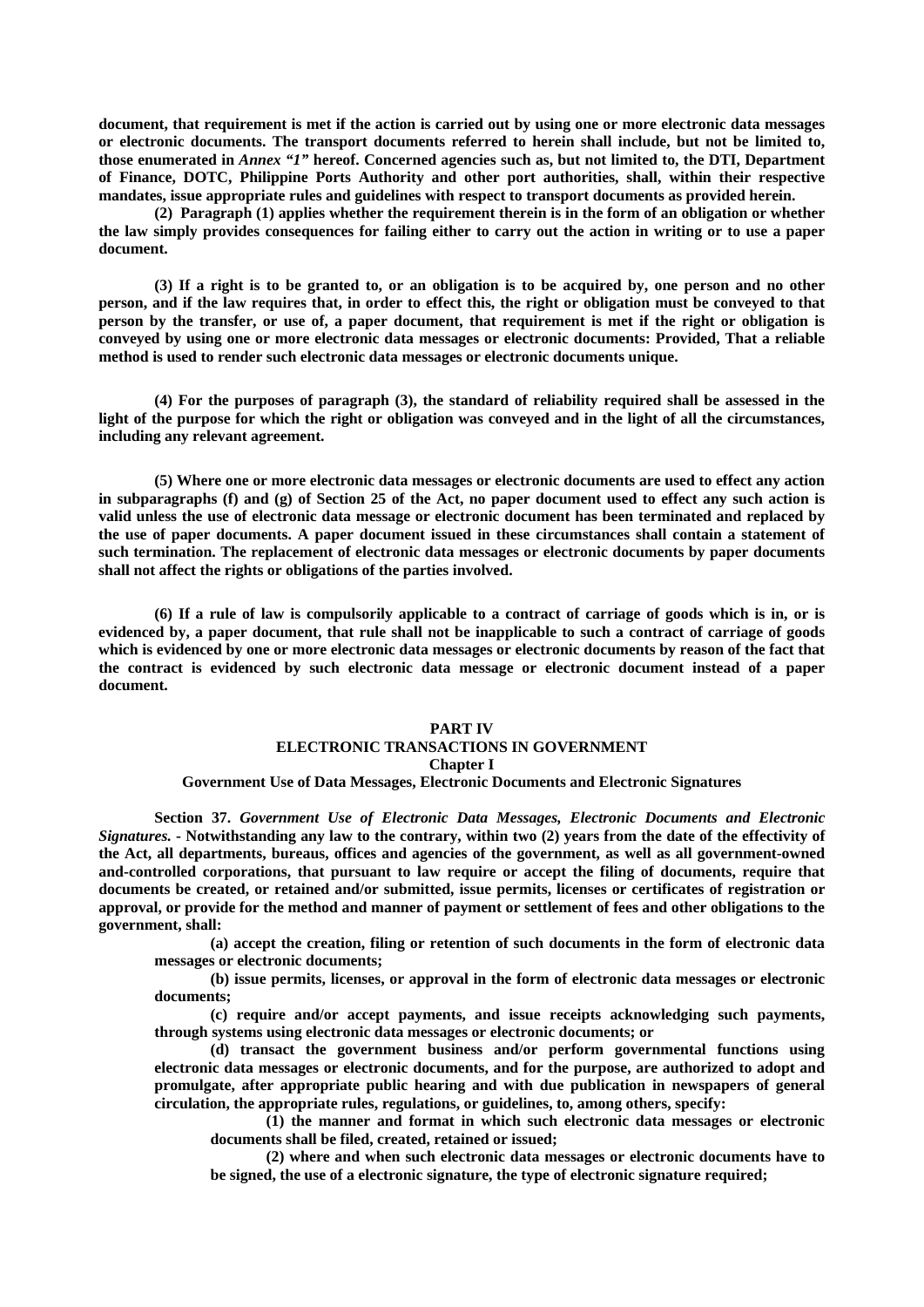**(3) the format of an electronic data message or electronic document and the manner the electronic signature shall be affixed to the electronic data message or electronic document;**

**(4) the control processes and procedures as appropriate to ensure adequate integrity, security and confidentiality of electronic data messages or electronic documents or records or payments;**

**(5) other attributes required of electronic data messages or electronic documents or payments; and**

**(6) the full or limited use of the documents and papers for compliance with the government requirements;**

*Provided***, That the Act shall by itself mandate any department of the government, organ of state or statutory corporation to accept or issue any document in the form of electronic data messages or electronic documents upon the adoption, promulgation and publication of the appropriate rules, regulations, or guidelines. Nothing in the Act or the Rules authorizes any person to require any branch, department, agency, bureau, or instrumentality of government to accept or process electronic data messages; conduct its business; or perform its functions by electronic means, until the adoption, promulgation and publication of the aforementioned appropriate rules, regulations or guidelines. Such rules, regulations or guidelines as well as the underlying technologies utilized in the implementation of the Act and these Rules shall conform the principles set forth in the immediately succeeding section.**

**Section 38.** *Principles Governing Government Use of Electronic Data Messages, Electronic Documents and Electronic Signatures. -* **The following principles shall govern the implementation of Section 27 of the Act and shall be mandatory upon all departments, bureaus, offices and agencies of the government, as well as all government-owned and-controlled corporations:**

**(a)** *Technology Neutrality.* **- All solutions implemented shall neither favor a particular technology over another nor discriminate against or in favor of particular vendors of technology.**

**(b)** *Interoperability. -* **All implementation of technological solutions shall ensure the interoperability of systems forming part of the government network.**

**(c)** *Elimination of Red Tape. -* **Government processes shall be re-examined and if appropriate, simplified or re-engineered to maximize the functionality of technology and to eliminate unnecessary delays in the delivery of governmental services.**

**(d)** *Security Measures. -* **Government shall implement appropriate security measures to guard against unauthorized access, unlawful disclosure of information, and to ensure the integrity of stored information.**

**(e)** *Auditability.* **- All systems installed shall provide for an audit trail.**

**Section 39.** *Government Information System Plan (GISP).* **- It is hereby mandated that the GISP shall be adjusted, modified and amended to conform to the provisions and requirements of the Act, RPWEB and these** Rules.

## **Chapter II RPWEB**

**Section 40.** *RPWEB To Promote the Use Of Electronic Documents and Electronic Data Messages In Government and to the General Public. -* **Within two (2) years from the effectivity of the Act, there shall be installed an electronic online network in accordance with Administrative Order 332 and House of Representatives Resolution 890, otherwise known as RPWEB, to implement Part IV of the Act to facilitate the open, speedy and efficient electronic online transmission, conveyance and use of electronic data messages or electronic documents amongst all government departments, agencies, bureaus, offices down to the division level and to the regional and provincial offices as practicable as possible, government-owned and -controlled corporations, local government units, other public instrumentalities, universities, colleges and other schools, and universal access to the general public.**

**The RPWEB network shall serve as initial platform of the government information infrastructure to facilitate the electronic online transmission and conveyance of government services to evolve and improve by**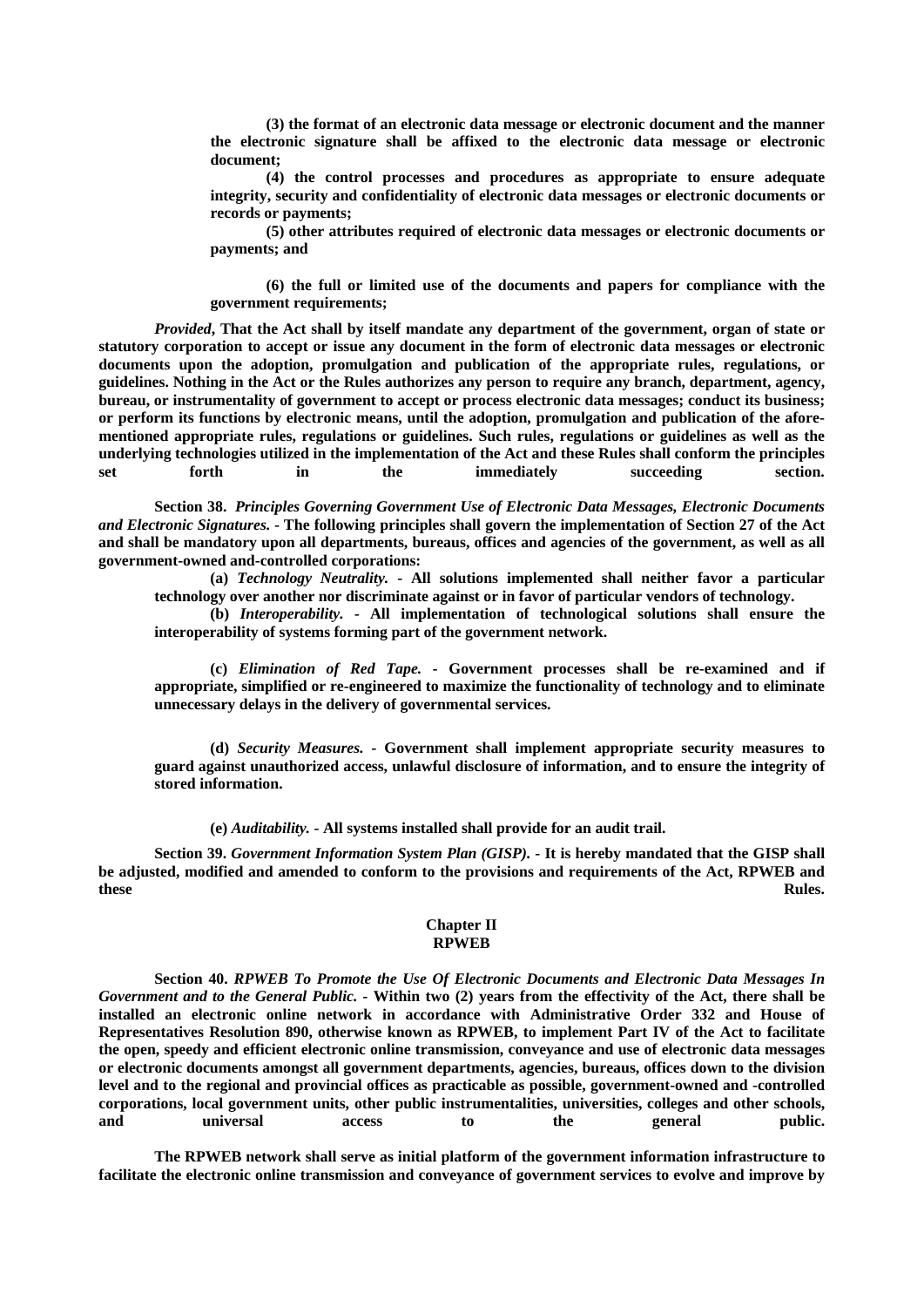**better technologies or kinds of electronic online wide area networks utilizing, but not limited to, fiber optic, satellite, wireless and other broadband telecommunication mediums or modes.**

**Section 41.** *Implementing Agencies.* **- To facilitate the rapid development of the government information infrastructure, the Department of Transportation and Communications, National Telecommunications Commission and the National Computer Center shall in coordination with each other, promulgate the appropriate issuances in accordance with their respective mandate to aggressively formulate, promote and implement a policy environment and regulatory or non-regulatory framework that shall lead to the substantial reduction of costs of including, but not limited to, leased lines, land, satellite and dial-up telephone access, cheap broadband and wireless accessibility by government departments, agencies, bureaus, offices, government-owned and -controlled corporations, local government units, other public instrumentalities and the general public, to include the establishment of a government website portal and a domestic internet exchange system to facilitate strategic access to government and amongst agencies thereof and the general public and for the speedier flow of locally generated internet traffic within the Philippines.**

**Section 42.** *Cable Television and Broadcast as Telecommunications. -* **The physical infrastructure of cable and wireless systems for cable TV and broadcast excluding programming and content and the management thereof shall be considered as within the activity of telecommunications for the purpose of electronic commerce and to maximize the convergence of ICT in the installation of the government information infrastructure.**

# **Chapter III Delineation of Functions**

**Section 43.** *Delineation of Functions and Coordination by the DTI. -* **In the implementation of the Act, the following government agencies shall have the functions stated hereunder:**

**(a) The Department of Trade and Industry shall:**

**(i) Supervise and coordinate the full implementation of Section 27 of the Act. For this purpose, all government agencies intending to comply with the said provision of law shall coordinate with the DTI in order to ensure adherence with the principles provided for in Section 38 of these Rules. Observance of all laws and regulations on public bidding, disbursements and other restrictions, including COA policies, shall be mandatory.**

**(ii) Install an online public information and quality and price monitoring system for goods and services aimed in protecting the interests of the consuming public availing of the advantages of the Act.**

**(iii) Establish a voluntary listing system for all businesses or entities involved in electronic commerce including, but not limited to, value-added service (VAS) providers as this term is understood in Republic Act No. 7925, banks, financial institutions, manufacturing companies, retailers, wholesalers, and on-line exchanges. The list of electronic commerce entities shall be maintained by the DTI and made available electronically to all interested parties.**

**(iv) Review, study and assess all legal, technical and commercial issues arising in the field of electronic commerce which may be directed to the DTI and if necessary, convene the appropriate government agencies in order to discuss, deliberate on and resolve the same and in the proper cases, promulgate additional rules and regulations to implement the Act.**

**(b) The Bangko Sentral ng Pilipinas shall exercise and perform such functions as mandated under the Act including the promulgation of the rules and regulations to implement the provisions of the Act with respect to banks, quasi-banks, trust entities, and other institutions which under special laws are subject to the Bangko Sentral ng Pilipinas supervision.**

**(c) The Department of Budget and Management shall identify the fund source for the implementation of Sections 37, 39 and 40 of the Rules, consistent with the provisions of the annual General Appropriations Act, and in its capacity in managing the budget execution and accountability processes of government, shall be responsible for putting such core processes on-line.**

**PART V**

# **FINAL PROVISIONS**

**Section 44.** *Extent of Liability of a Service Provider. -* **Except as otherwise provided in this Section, no**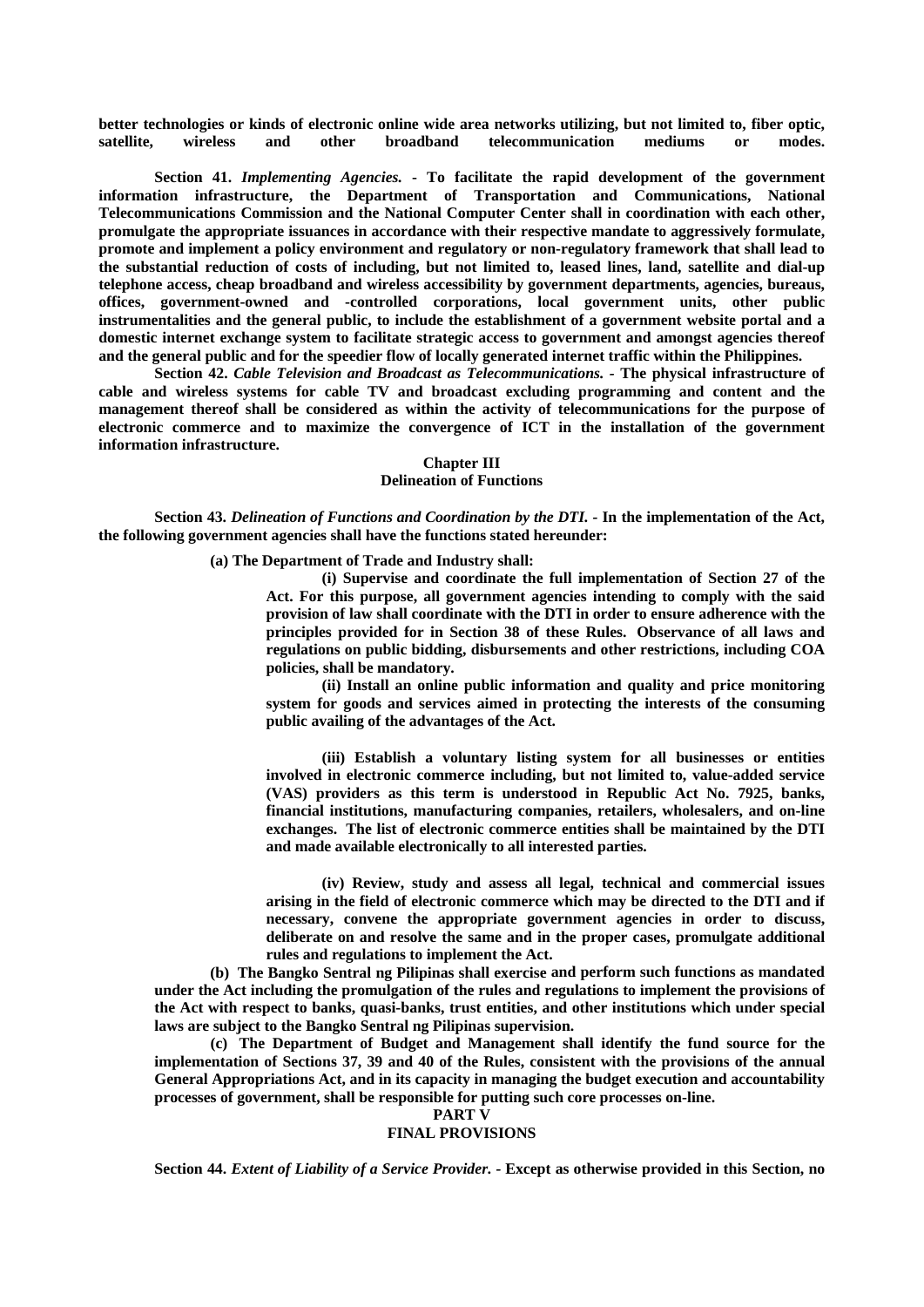**person or party shall be subject to any civil or criminal liability in respect of the electronic data message or electronic document for which the person or party acting as a service provider as defined in Section 6(n) of these Rules merely provides access if such liability is founded on:**

**(a) The obligations and liabilities of the parties under the electronic data message or electronic document;**

**(b) The making, publication, dissemination or distribution of such material or any statement made in such material, including possible infringement of any right subsisting in or in relation to such material:** *Provided***, That -**

> **(i) The service provider: (1) does not have actual knowledge, or (2) is not aware of the facts or circumstances from which it is apparent, that the making, publication, dissemination or distribution of such material is unlawful or infringes any rights subsisting in or in relation to such material, or (3) having become aware, advises the affected parties within a reasonable time, to refer the matter to the appropriate authority or, at the option of the parties, to avail of alternative modes of dispute resolution;**

> **(ii) The service provider does not knowingly receive a financial benefit directly attributable to the unlawful or infringing activity; and**

> **(iii) The service provider does not directly commit any infringement or other unlawful act and does not induce or cause another person or party to commit any infringement or other unlawful act and/or does not benefit financially from the infringing activity or unlawful act of another person or party;**

*Provided, further***, That nothing in this Section shall affect:**

**(a) Any obligation founded on contract;**

**(b) The obligation of a service provider as such under a licensing or other regulatory regime established under written law;**

**(c) Any obligation imposed under any written law; or**

**(d) The civil liability of any party to the extent that such liability forms the basis for injunctive relief issued by a court under any law requiring that the service provider take or refrain from actions necessary to remove, block or deny access to any material, or to preserve evidence of a violation of law.**

#### *Lawful Access*

**Section 45.** *Lawful Access to Electronic Documents, Electronic Data Messages, and Electronic Signatures. -* **Access to an electronic file, or an electronic signature of an electronic data message or electronic document shall only be authorized and enforced in favor of the individual or entity having a legal right to the possession or the use of the plaintext, electronic signature or file and solely for the authorized purposes.**

**Section 46.** *Lawful Access to Electronic Keys. -* **The electronic key for identity or integrity shall not be made available to any person or party without the consent of the individual or entity in lawful possession of that electronic key. The testimonial disclosure of an electronic key in any proceeding shall be limited by the Constitutional right against self-incrimination.**

**Section 47.** *Obligation of Confidentiality.* **- Except for the purposes authorized under the Act, any person who obtained access to any electronic key, electronic data message, or electronic document, book, register, correspondence, information, or other material pursuant to any powers conferred under the Act, shall not convey to or share the same with any other person.**

#### *Penal Provisions*

**Section 48.** *Hacking. -* **Hacking or cracking which refers to unauthorized access into or interference in a computer system/server or information and communication system; or any access in order to corrupt, alter, steal, or destroy using a computer or other similar information and communication devices, without the knowledge and consent of the owner of the computer or information and communications system, including the introduction of computer viruses and the like, resulting in the corruption, destruction, alteration, theft or loss of electronic data messages or electronic document shall be punished by a minimum fine of one hundred**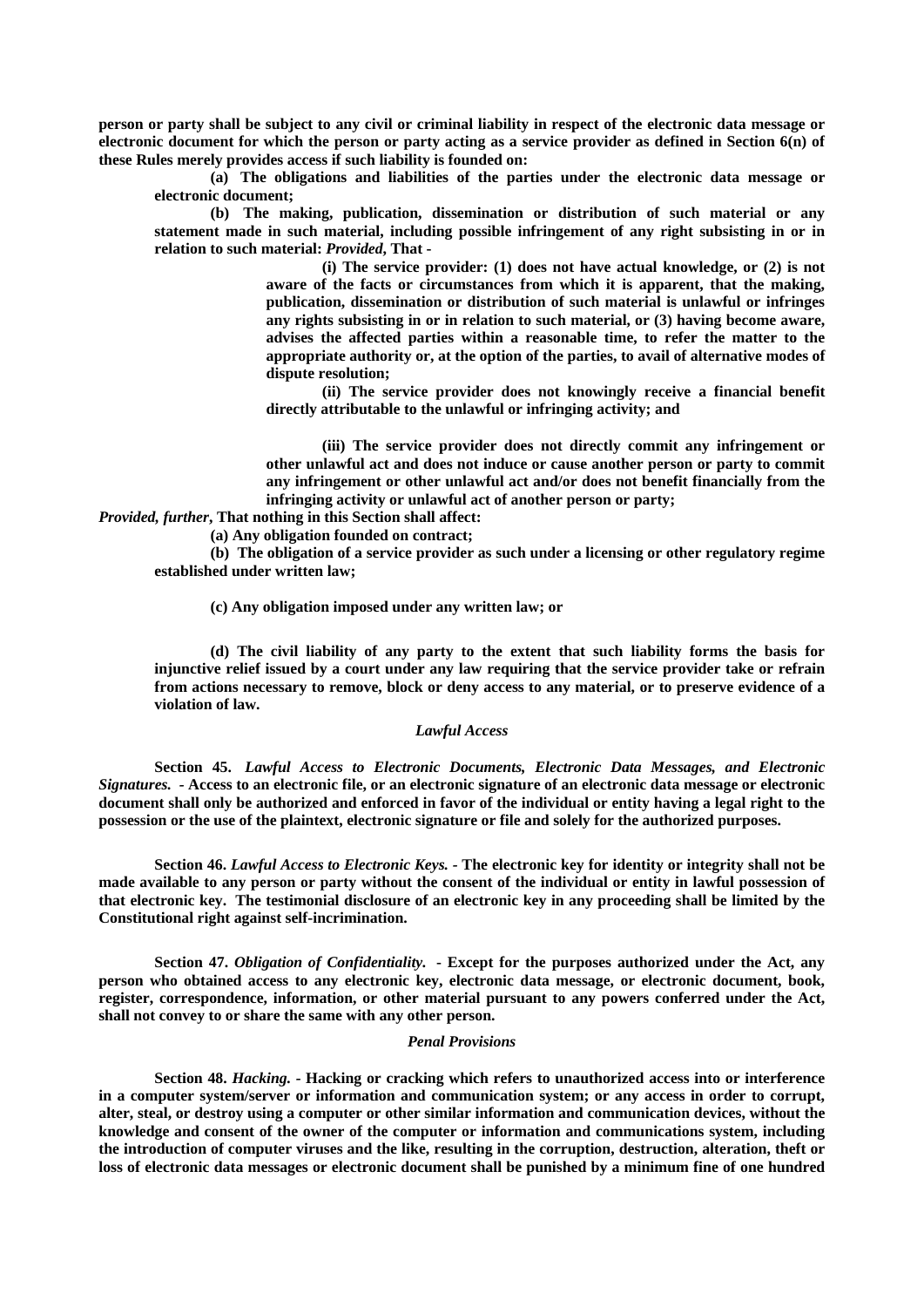**thousand pesos (P100,000.00) and a maximum commensurate to the damage incurred and a mandatory imprisonment of six (6) months to three (3) years.**

**Section 49.** *Piracy. -* **Piracy or the unauthorized copying, reproduction, dissemination, distribution, importation, use, removal, alteration, substitution, modification, storage, uploading, downloading, communication, making available to the public, or broadcasting of protected material, electronic signature or copyrighted works including legally protected sound recordings or phonograms or information material on protected works, through the use of telecommunication networks, such as, but not limited to, the internet, in a manner that infringes intellectual property rights shall be punished by a minimum fine of one hundred thousand pesos (P100,000.00) and a maximum commensurate to the damage incurred and a mandatory imprisonment of six (6) months to three (3) years. The foregoing shall be without prejudice to the rights, liabilities and remedies under Republic Act No. 8293 or Intellectual Property Code of the Philippines and other applicable laws.**

**Section 50.** *Other Penal Offenses. -* **Violations of the Consumer Act or Republic Act No. 7394 and other relevant or pertinent laws through transactions covered by or using electronic data messages or electronic documents, shall be penalized with the same penalties as provided in those laws.**

**Section 51.** *Other Violations of the Act.-* **Other violations of the provisions of the Act, shall be penalized with a maximum penalty of one million pesos (P1,000,000.00) or six-(6) years imprisonment.**

## *Miscellaneous Provisions*

**Section 52.** *Statutory Interpretation.* **- Unless otherwise expressly provided for, the interpretation of these Rules and the Act shall give due regard to the Act's international origin - the UNCITRAL Model Law on Electronic Commerce - and the need to promote uniformity in its application and the observance of good faith in international trade relations. The generally accepted principles of international law and convention on electronic commerce shall likewise be considered.**

**Section 53.** *Variation by Agreement.* **- Any provision of the Act may be varied by agreement between and among parties; Provided that such agreement involves only the generation, sending, receiving, storing or otherwise processing of an electronic data message or electronic document. Nothing shall authorize contracting parties to agree upon stipulations or covenants, which defeat the legal recognition, validity and admissibility of electronic data messages, electronic documents, or electronic signatures.**

**Section 54.** *Reciprocity.* **- All benefits, privileges, advantages or statutory rules established under this Act, including those involving practice of profession, shall be enjoyed only by parties whose country of origin grants the same benefits and privileges or advantages to Filipino citizens. Inasmuch as the Act merely contemplates the legal recognition of electronic forms of documents and signatures and does not amend any law governing the underlying substantive validity of acts or transactions, this provision shall be subject to existing Constitutional and statutory restrictions relative to activities which are reserved to Philippine citizens or juridical entities partially or wholly-owned by Philippine citizens.**

**Section 55.** *Oversight Committee. -* **There shall be a Congressional Oversight Committee composed of the Committees on Trade and Industry/Commerce, Science and Technology, Finance and Appropriations of both the Senate and House of Representatives, which shall meet at least every quarter of the first two years and every semester for the third year after the approval of this Act to oversee its implementation. The DTI, DBM, Bangko Sentral ng Pilipinas, and other government agencies as may be determined by the Congressional Committee shall provide a quarterly performance report of their actions taken in the implementation of this Act for the first three (3) years.**

**Section 56.** *DTI's Continuing Authority to Implement the Act and Issue Implementing Rules. -* **Among others, the DTI is empowered to promulgate rules and regulations, as well as provide quality standards or issue certifications, as the case may be, and perform such other functions as may be necessary for the implementation of this Act in the area of electronic commerce.**

**Section 57.** *Separability.* **- If any provision in these Rules or application of such provision to any**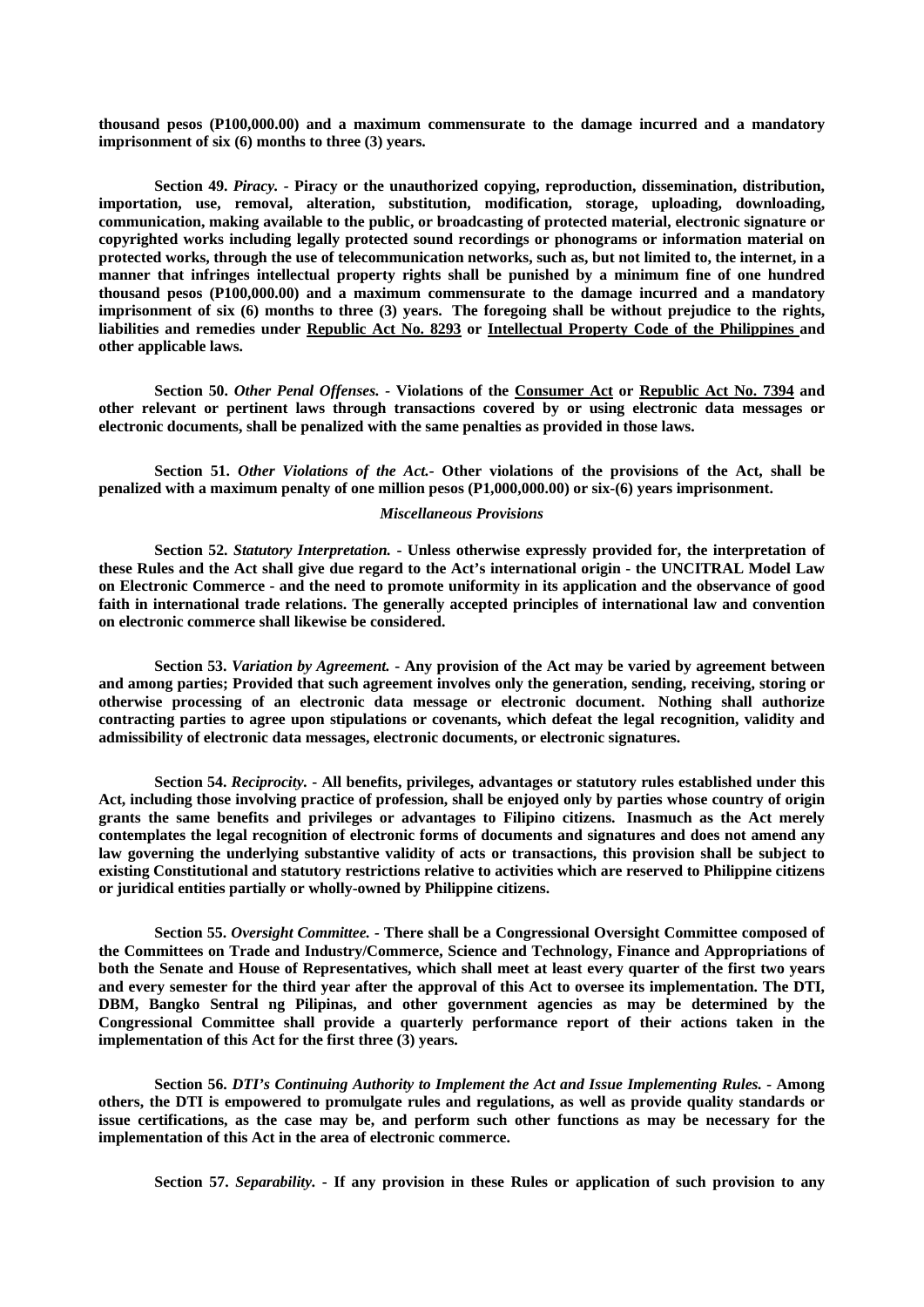**circumstance is held invalid, the remainder of these Rules shall not be affected thereby.**

**Section 58.** *Effectivity***. - These Rules shall take effect fifteen (15) days from the complete publication thereof in a newspaper of general circulation.**

**Done this \_\_\_ day of July, 2000.**

**MANUEL A. ROXAS II BENJAMIN E. DIOKNO Secretary** Secretary **Department of Trade and Industry Department Of Budget and Management**

# **RAFAEL B. BUENAVENTURA Governor Bangko Sentral ng Pilipinas**

# **ANNEX I**

**UNIFORM CUSTOMS AND PRACTICE. 500 (UCP)**

- **Art. 23. Marine/Ocean bill of Loading**
- **23.1. Late delivery, Misrouting, Mishandling,Loss and Damage**
- **23.2 Customs Duties and Taxes**
- **23.3 Port Charges i.e. Arrastre Wharfage**
- **23.4 Inbound Shipment-Cargo Handler/Operator**
- **23.4.1 Warehouse Operator**
- **Art. 24. Non-Negotiable Seaway Bill**
- **24.1. Claim-** *ibid*
- **24.2. Customs Duties and Taxes**
- **24.3 Port Charges** *i.e.***, Arrastre Wharfage**
- **24.4 Inbound Shipment-Cargo handler/operator**
- **24.4.1 Warehouse Operator**
- **Art. 25. Charter Party/Bill of Lading**
- **25.1 Claim** *ibid.*
- **25.2 Customs Duties & Taxes**
- **25.3 Port Charges** *i.e.,* **Arrastre Wharfage**
- **25.4 Inbound shipment-cargo handler/operator**
- **25.4.1 Warehouse Operator**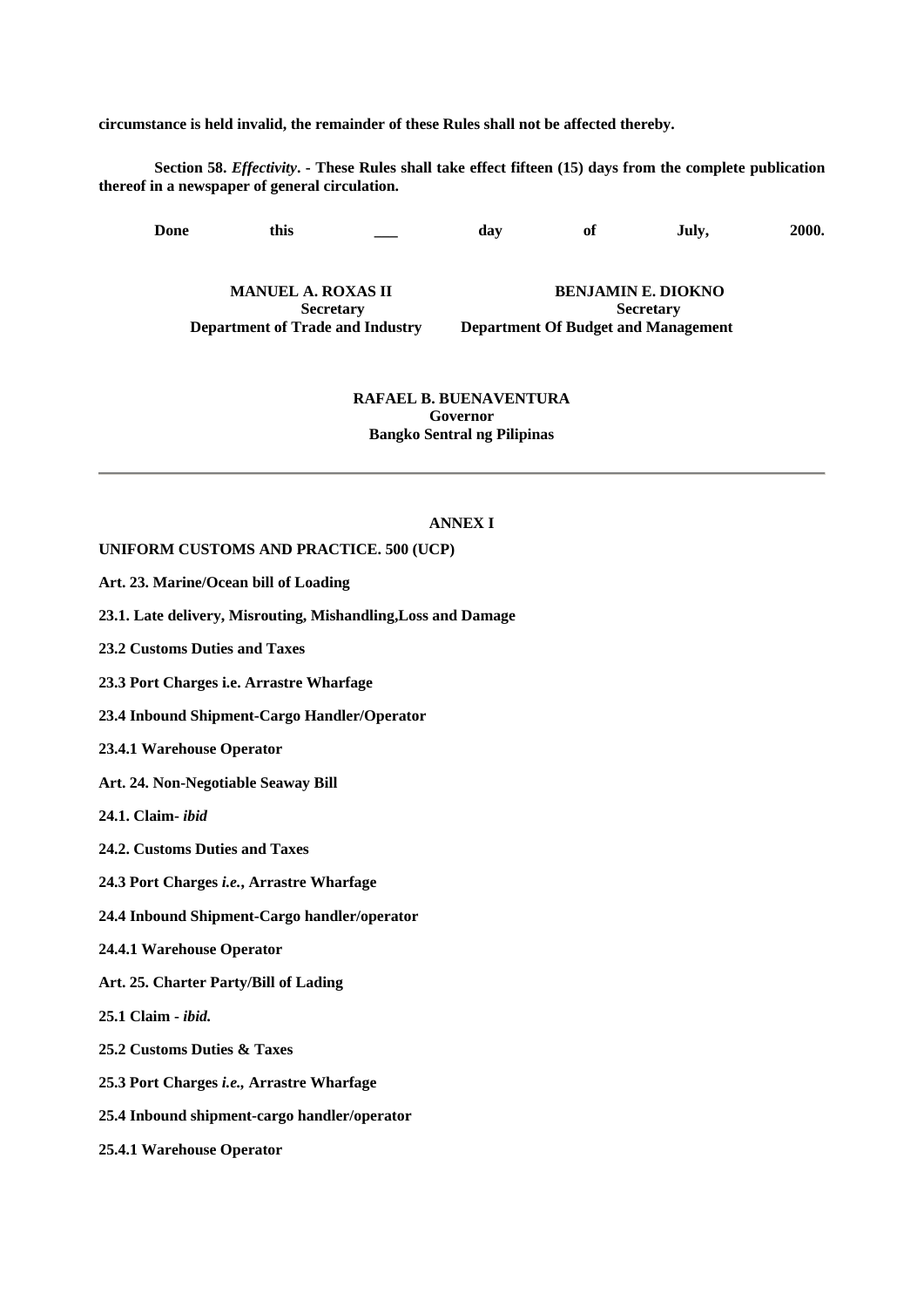- **Art. 26 Multi-Modal Transport Docs. 26.1 late delivery, misrouting, mishandling, loss and damage 26.2 Customs, duties, and taxes 26.3 Port charges i.e. arrastre wharfage 26.4 Inbound shipment-cargo handler/operator 26.4.1. Warehouse operator Art. 27. Airport Transport Documents 27.1. Claim-ibid 27.2 Customs duties & taxes 27.3 Airport charges 27.4 inbound shipment-cargo handler/operator 27.4.1. Warehouse operator Art. 28. Road, Rail, or Inland Waterway Transport Documents 28.1 Claim- ibid 28.2 Customs Duties & taxes 28.3 Terminal charges 28.4 Inbound shipment-cargo handler/operator 28.4.1. Warehouse operator Art 29. Courier and Post Receipts 29.1 Late delivery, misrouting, mishandling, loss & damage 29.2 Customs duties & taxes 29.3 Postal authority charges 29.4 Inbound shipment-cargo handler/operator 29.4.1. Warehouse operator Art. 30. Transport Documents issued by freight forwarders 30.1. Claim - ibid 30.2 Customs duties & taxes 30.3 Port charges i.e. arrastre wharfage 30.4 Inbound shipment- cargo handler/operator**
- **30.4.1. warehouse operator**